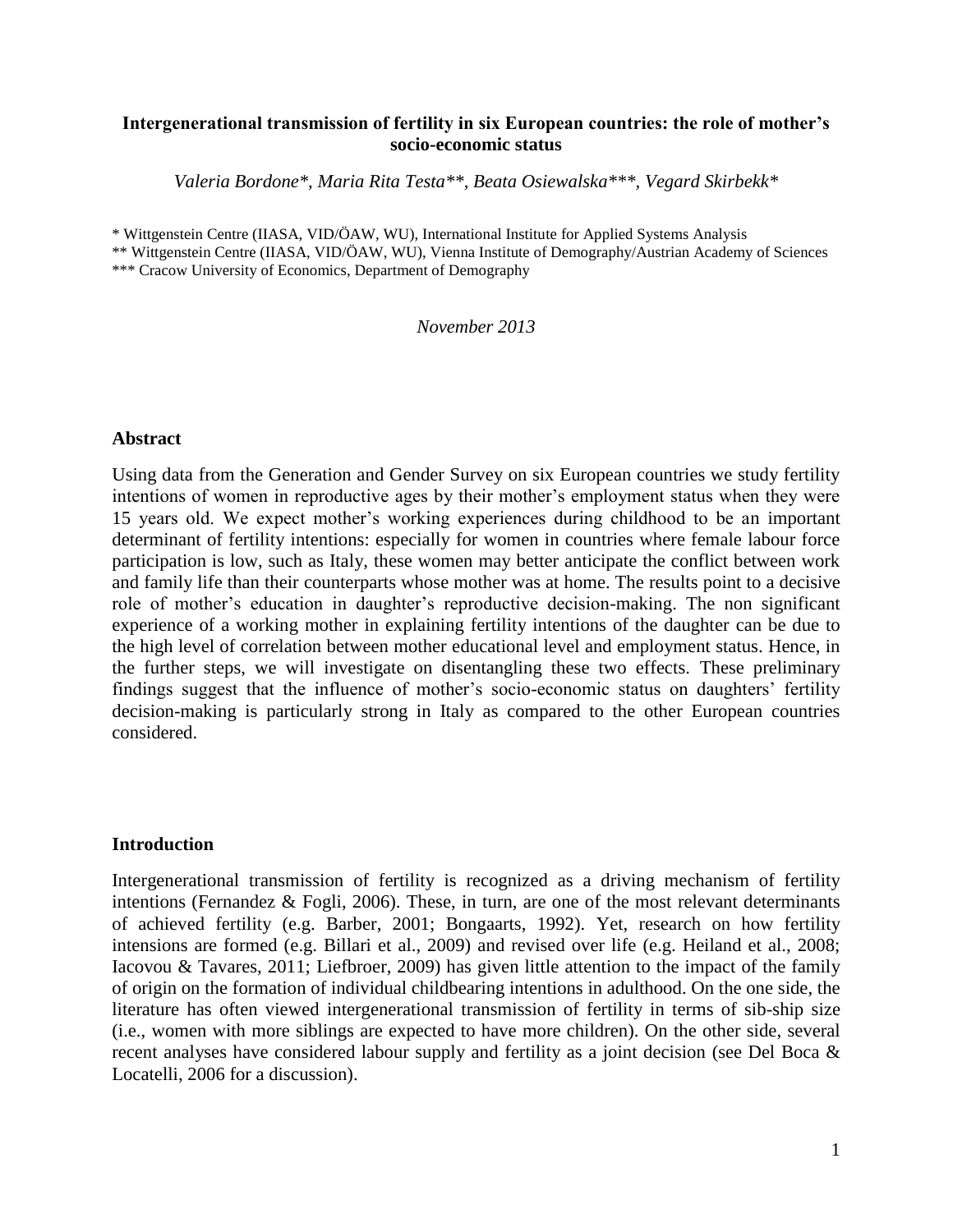In this article we focus on the role that the experience of having had a working mother may have in shaping the daughters' fertility intentions when they reach reproductive ages. This study lies at the intersection between the theory of planned behavior (Ajzen, 1991) and the principle of linked lives (Elder, 1977; 1994) according to which parents' behavior and the parents-child relationship during children's childhood and adolescence significantly influence both desires and behaviors of the children in adulthood. Intergenerational relationships have been playing an increasingly important role in the last decades in ageing countries: while horizontal ties within generations have tended to decrease, the duration of family ties across generations has been greatly increasing. As a consequence, young female adults may take their mother's experience - in terms of having worked during their children's adolescence, for example, - as a model either to aim for or to avoid.

Using data from the "Generation and Gender Survey" (GGS) conducted between 2003 and 2009, we perform a cross-country comparative analysis on intergenerational transmission, between mothers and daughters, of work and family life.

We expect that fertility intentions of adult daughters are affected by whether their mothers were working when they were teenagers. In particular, these daughters may be more able to anticipate the challenges of combining work and family life than women who had their mother at home during their teens. Women whose mother was employed during their teenage learned from the mother's experience. As posed by Iacovou and Tavares (2011:93) "people learn from their observations of the world, from the experiences of their contemporaries, from their own changing circumstances, and from insights into their personalities". Socialization theories (Acock & Bengtson, 1980; Glass et al., 1986; Starrels & Holm, 2000; Thomson 1992) argue that parents transmit their cultural orientations to their children both directly and indirectly, early in life as well as across the life course. The direct transmission is through parents purposefully teaching children; while through imitation of the parents, children learn and intergenerational transmission is indirect. The positive correlation found in intergenerational transmission of behaviours such as fertility patterns across successive generations has been explained with socialization and observational learning (Liefbroer & Elzinga, 2012; Murphy & Wang, 2001).

The cross-country approach considers six European countries that differ from each other in terms of female labour force participation, welfare systems, family policies and their combination. The analysis focuses on the following countries: Austria, Bulgaria, Georgia, Germany, Italy, and Norway. A substantial increase in women's activity rates in all these countries over the last 40 years has narrowed cross-country differences. Still, most recent data report that about 77 % of Norwegian women between 20 and 64 years old are employed and similar figures are reported for Austria (70.3%) and Germany (71.5%). The corresponding figure for Italy, slightly above 50 %, is one of the lowest in Europe (Del Boca & Vuri, 2007). Bulgaria and Georgia have an inbetween position, with about 60 % of women employed.

This comparative setting enriches the literature on intergenerational transmission of fertility by accounting for country-specific cultural preferences within the four main family models in (Northern – Norway -, Southern – Italy -, Central – Austria and Germany - and Eastern – Bulgaria and Georgia -) Europe. The Italian context, characterized by very low female employment and based on a "familistic" welfare system that gives a key role to the woman (Esping-Andersen 1999), is a particular case study: the rigidity in the labour market tends to simultaneously increase the costs of having children and to discourage the labour market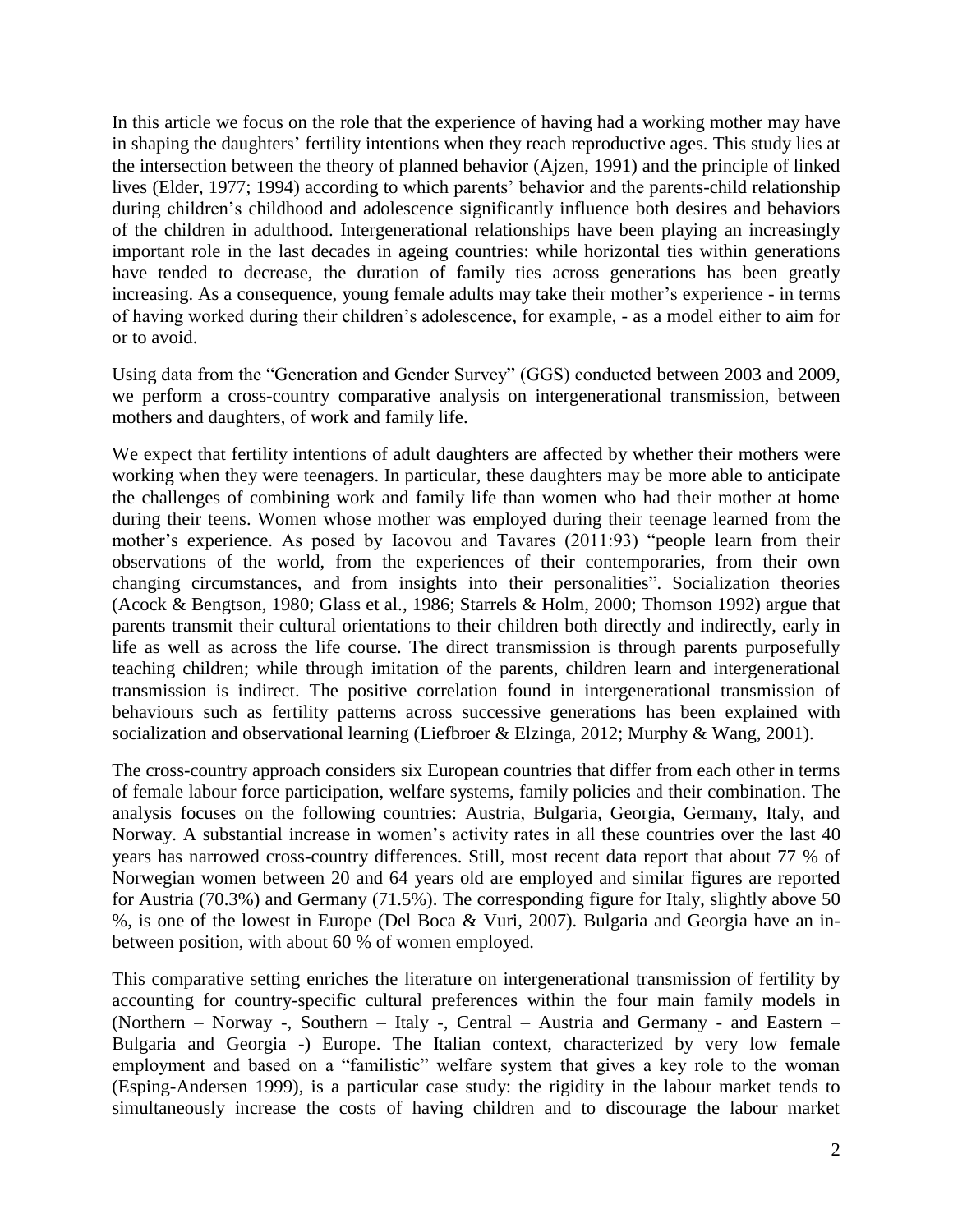participation of married women (Del Boca, 2002). In fact, having had a working mother in Italy is an exceptional case, while in Austria, Germany and Norway this was already the norm thirty years ago. Therefore, we expect to find a stronger association between mother' employment status and daughter's reproductive intentions in Italy than in the other countries considered, where the combination of work and family life is more supported by the institutions and family policies. Additionally considering Eastern European countries – Bulgaria and Georgia – accounts for contexts where the family has a central role in the life of individuals and women participation to the labour market is high.

The current analysis also indirectly relates to the effects of rising female employment, growing opportunity costs from childbearing and technological changes that have increased women's relative productivity levels (Black & Spitz-Oener, 2010; Thévenon & Horko, 2009). The increase in female labour force participation has been projected to continue to increase in the coming years (Euwals et al., 2011).

Negative associations between fertility and female labour force participation have been found, also in the countries that have among the highest level of female employment (Matysiak & Vignoli, 2008; Skirbekk, 2008). Women with higher education and greater employment tend to have on average, smaller families, which could also influence the amount of time provided to each child and the intensity of parent-child contact (Adserà, 2005; Buchanan & Rotkirch, 2013). However, later born women may increasingly see less incompatibility between part- or full-time work and fertility, as suggested by analyses of Norwegian womens' employment in the 1990s and 2000s (Rønsen & Kitterød, 2012).

This study is relevant because it sheds new light on the intergenerational transmission of fertility intentions and, indirectly, of fertility behaviours. It is also innovative in considering not only sibship size, but also the work-fertility joint behavior of the mothers when the daughters where adolescent, integrating it in a cross-country comparative approach.

## **Data and method**

## *Data*

We use data from the "Generation and Gender Survey" (GGS), carried out from 2002 as part of the Generation and Gender Programme (GGP, www.ggp-i.org), in 19 countries. It aims to improve our understanding of the relationship between parents and children and between partners throughout their life-course.

We restricted the analysis on women in reproductive age and focused on six European countries: Austria, Bulgaria, Georgia, Germany, Italy and Norway<sup>1</sup>. The data were collected between 2003 and 2009 (the data collection slightly differs from country to country). The working sample counts 13,055 women aged 20 to 49.

<sup>&</sup>lt;sup>1</sup> The key variable for this study (i.e. mother's occupational status at teen age of the daughter) was not available for the other countries included in the GGS.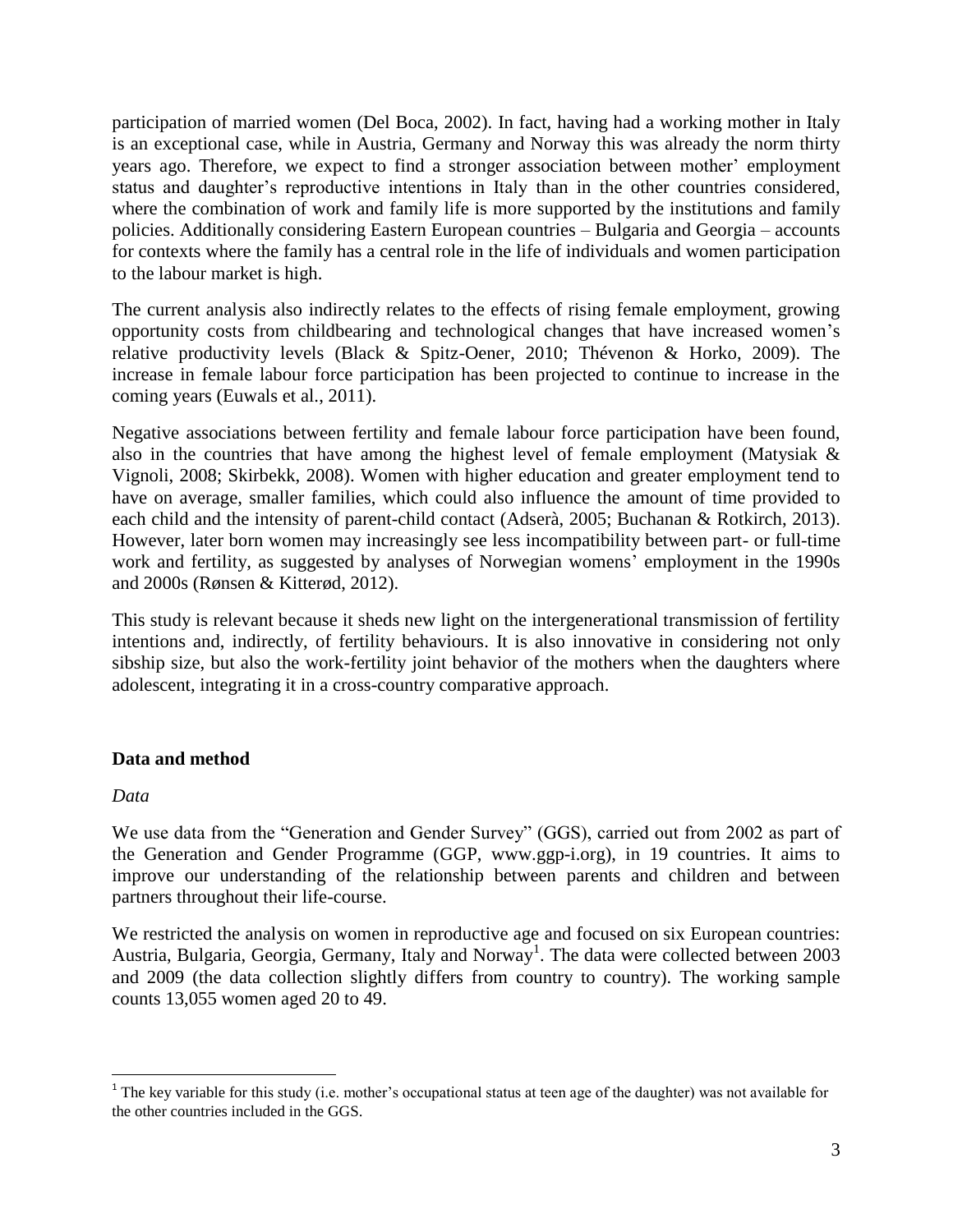Our study is based primarily on two dependent variables, derived from the question about intention to have an (additional) child, worded as follows: "*Do you intend to have a(nother) child at all?*". Possible answers were: "*Definitely yes; probably yes; probably not; definitely not; does not know*"; and the question "*How many more children do you want to have?*" where respondents were asked to give a numerical answer.

The key explanatory variable refers to the occupational status of the respondent's mother when the respondent was 15 years old: "*What was your mother's occupation when you were 15?*" The possible answers were coded as in ISCO 88 classification (for Austria, Bulgaria, Georgia, and Norway), designed by the International Labour Organization (ILO, www.ilo.org), or in country specific codes (for Germany and Italy). To allow cross-country comparability of the explanatory variable in our analysis, we constructed a binary variable which has value 1 if the mother was 'working' and 0 otherwise (including both unemployed and inactive). Further, as robustness check we will carry out the same analysis by country, considering only Italy and Germany for whom detailed information on the employment status of the mother when the daughter was 15 years old is available. This information was complemented by that on father's occupational status when respondent was 15 years old. GGS data also include information on the educational attainment of both parents and of the partner.

Control variables in all the estimated regressions include age of respondent and partner, number of children, marital status (married, never married, divorced or widowed), whether respondent lives with parents, time since respondent left parental home  $(= 1 \text{ if }$  respondent has never lived for more than 3 months separately from the parents; 0 otherwise), and employment status of the respondent (working, unemployed, inactive, student, other). Country dummies are also included in all the models where the six countries are considered together.

The descriptive statistics of the variables considered in the multivariate analysis of this paper are shown in Table 1.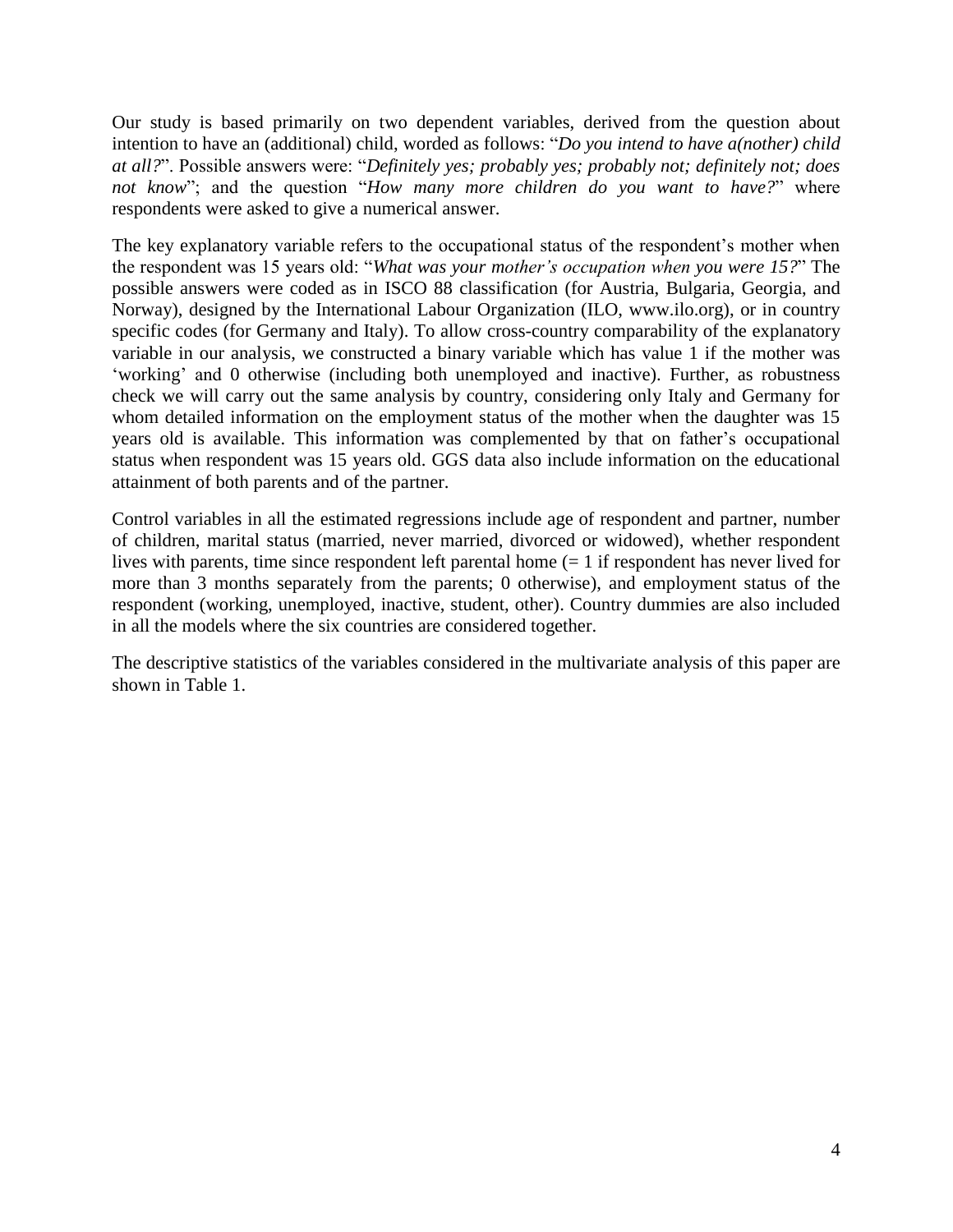|  |  | Table 1. Distribution of the various characteristics, by country. Percentage or mean (M). |  |
|--|--|-------------------------------------------------------------------------------------------|--|
|  |  |                                                                                           |  |

|                                                            | AT                       | BG                       | <b>GE</b>                | DE    | IT    | NO     |
|------------------------------------------------------------|--------------------------|--------------------------|--------------------------|-------|-------|--------|
| Mother's education: Low                                    | 49.5                     | 45.2                     | 27.0                     | 35.5  | 86.6  | 33.1   |
| Medium                                                     | 44.3                     | 42.0                     | 58.0                     | 54.6  | 10.9  | 48.5   |
| High                                                       | 6.2                      | 12.8                     | 15.0                     | 9.9   | 2.5   | 18.4   |
| Mother's employment status at respondent's age 15: Working | 55.1                     | 92.2                     | 55.5                     | 59.7  | 36.5  | 72.7   |
| Not working $(= \text{housewife} + \text{others})$         | 44.9                     | 7.8                      | 44.5                     | 40.3  | 63.5  | 27.3   |
| Housewife                                                  | ÷,                       | $\overline{a}$           | $\overline{\phantom{a}}$ | 40.2  | 62.1  |        |
| Other                                                      | $\overline{\phantom{a}}$ | $\overline{\phantom{a}}$ | $\overline{\phantom{a}}$ | 0.1   | 1.4   | $\sim$ |
| Age $(M)$                                                  | 35.2                     | 34.4                     | 37.5                     | 37.5  | 38.5  | 36.7   |
| Education: Low                                             | 14.2                     | 17.2                     | 7.5                      | 24.4  | 39.3  | 14.7   |
| Medium                                                     | 68.0                     | 54.1                     | 64.9                     | 60.6  | 48.4  | 40.7   |
| High                                                       | 17.8                     | 28.7                     | 27.6                     | 25.0  | 12.3  | 44.6   |
| Employment status: Working                                 | 67.9                     | 63.3                     | 37.8                     | 61.7  | 57.7  | 76.3   |
| Unemployed                                                 | 4.8                      | 20.6                     | 17.2                     | 8.6   | 5.2   | 1.3    |
| <i>Inactive</i>                                            | 18.0                     | 10.4                     | 40.4                     | 23.6  | 30.5  | 9.2    |
| <b>Student</b>                                             | 8.6                      | 5.3                      | 4.6                      | 5.7   | 5.8   | 11.1   |
| <i>Other</i>                                               | 0.7                      | 0.4                      | 0.0                      | 0.4   | 0.8   | 2.1    |
| Marital status: Single                                     | 21.1                     | 21.5                     | 25.6                     | 20.0  | 29.3  | 25.2   |
| <b>Married</b>                                             | 31.9                     | 43.3                     | 41.7                     | 42.6  | 44.0  | 28.6   |
| Never married                                              | 38.3                     | 28.1                     | 25.9                     | 29.7  | 22.9  | 39.3   |
| Widowed or divorced                                        | 8.7                      | 7.1                      | 6.8                      | 7.7   | 3.8   | 6.9    |
| N. of children: $0$                                        | 29.8                     | 22.3                     | 17.8                     | 23.1  | 24.7  | 22.9   |
| 1 child                                                    | 13.9                     | 28.7                     | 18.7                     | 25.5  | 21.7  | 10.1   |
| 2 children                                                 | 36.1                     | 41.4                     | 44.4                     | 33.7  | 43.3  | 35.6   |
| $3+$ children                                              | 20.2                     | 7.6                      | 19.1                     | 17.7  | 10.4  | 31.4   |
| N. siblings: $\theta$                                      | 7.1                      | 12.6                     | 4.2                      | 15.5  | 11.1  | 3.5    |
| 1 sibling                                                  | 29.9                     | 61.5                     | 30.8                     | 32.8  | 34.6  | 29.5   |
| 2 siblings                                                 | 27.7                     | 14.8                     | 30.0                     | 25.3  | 24.3  | 35.7   |
| $3+$ siblings                                              | 35.3                     | 11.1                     | 35.0                     | 26.4  | 30.0  | 31.3   |
| Lives with parent $(s)$                                    | 12.8                     | 25.3                     | 22.2                     | 5.2   | 20.4  | 4.0    |
| Years since left parental home (M)                         | 16.5                     | 16.3                     | 19.0                     | 17.5  | 17.0  | 18.5   |
| Partner's characteristics                                  |                          |                          |                          |       |       |        |
| Age $(M)$                                                  | 39.7                     | 39.0                     | 42.9                     | 40.8  | 44.2  | 41.7   |
| Education: Low                                             | 23.0                     | 24.9                     | 6.9                      | 20.0  | 48.0  | 18.2   |
| Medium                                                     | 56.2                     | 58.3                     | 65.0                     | 49.6  | 40.9  | 47.1   |
| High                                                       | 20.8                     | 16.8                     | 28.1                     | 33.4  | 11.1  | 34.7   |
| Father's characteristics                                   |                          |                          |                          |       |       |        |
| Education: Low                                             | 30.2                     | 44.1                     | 28.8                     | 13.7  | 82.3  | 27.5   |
| Medium                                                     | 61.1                     | 44.3                     | 53.1                     | 61.2  | 13.4  | 49.5   |
| High                                                       | 8.7                      | 11.6                     | 18.1                     | 25.1  | 4.3   | 23.0   |
| Employment status at respondent's age 15: Working          | 93.7                     | 98                       | 99                       | 98.3  | 95.4  | 88.9   |
| Not working                                                | 6.3                      | $2.0\,$                  | 1.0                      | 1.7   | 4.6   | 11.1   |
| N                                                          | 1,768                    | 3,410                    | 1,882                    | 2,010 | 1,898 | 2,087  |

*Source*: GGS, authors' calculations.

# *Model*

We use a Zero-Inflated Poisson (ZIP) model to estimate the predictors of women's fertility intentions. The response variable is the number of additional intended children. The key covariate is a dummy variable indicating whether the woman has had a working mother at teenage.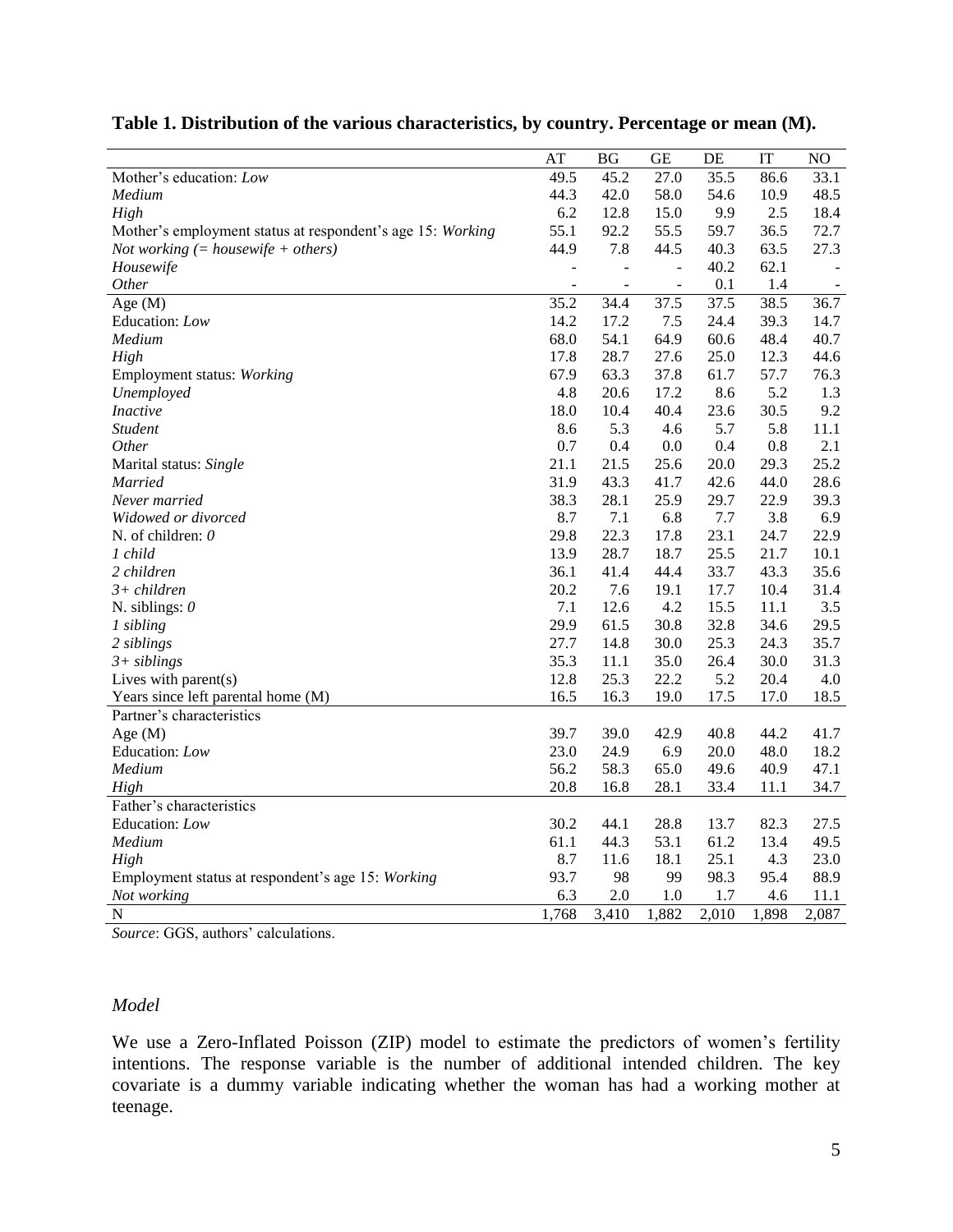Given that the variable "number of additional children the respondent wants to have" has a count nature and it is likely to have many zeros, a Zero-Inflated Poisson (ZIP) model is recommended (e.g. Lambert, 1992). This model assumes that some zeros might occur in accordance to the standard Poisson distribution (therefore, they are expected in the process), while others might be "unexpected" and lead to the excess of zeros. These latter are modeled as having a Binomial distribution with the probability of occurrence equal to *p*. The first zeros are usually called *poisson* or *imperfect zeros* and the second one are called *perfect zeros*.

ZIP is an example of a statistical model (one distribution) which fits simultaneously two separate regressions. That is, the model has two states: The "zero state" is the regression for probability *p*  of being in *perfect* state (the most common is the logit regression); while the "count state" is the standard Poisson regression with expected value equal to  $\lambda$ . These two regressions are connected by the probability (1-*p*). The main advantage that follows from the properties of the ZIP model is the possibility to consider the different effect of the covariates for different states.

The formula for the ZIP model, assuming *n* independent variables  $Y_i$  ( $i = 1, 2, ..., n$ ) can be represented as follows:

$$
P(Y_i = y_i) = \begin{cases} p_i + (1 - p_i) \exp(-\lambda_i), & y_i = 0 \\ (1 - p_i) \exp(-\lambda_i) \frac{\lambda_i^{y_i}}{y_i!}, & y_i = 1, 2, \dots, p_i \in [0, 1]. \end{cases}
$$

The regressions for zero and count states are included in the following form:  $1 + \exp(x_i \gamma)$  $exp(x, \gamma)$ γ γ  $i = \frac{exp(-x_i)}{1 + exp(-x_i)}$  $p_i = \frac{\exp(x_i y_i)}{1 + \exp(x_i y_i)}, \lambda_i = \exp(w_i \delta), \quad i = 1,..., n,$ 

where  $x_i$  and  $w_i$  are vectors of covariates and  $\gamma$  and  $\delta$  are vectors of parameters. The coefficients estimated in the zero state should be interpreted as in a logistic regression, while the coefficients from the count state have the same interpretation as in a standard Poisson regression.

In our specific case, perfect zeros derive from the intention not to have a(nother) child; while imperfect zeros are related to women who hesitate with the intention about (additional) childbearing, but still answers zero as number of (additional) children they want to have.

#### **Results**

Table 2 reports the estimates from zero and count states regressions where all the explanatory and control variables mentioned above are included. We will also carry out models step by step, where only woman's characteristics are included at first, then partner's characteristics, and in a third step mother's characteristics will be included. The zero state column shows the effects on the negative intention of having an (additional) child, that is: a negative coefficients means higher intention to have an (additional) child. The count state column shows the effects on the likelihood of intending to have a larger family (i.e. number of children intended): a higher coefficient reflects an intention of having a higher number of children.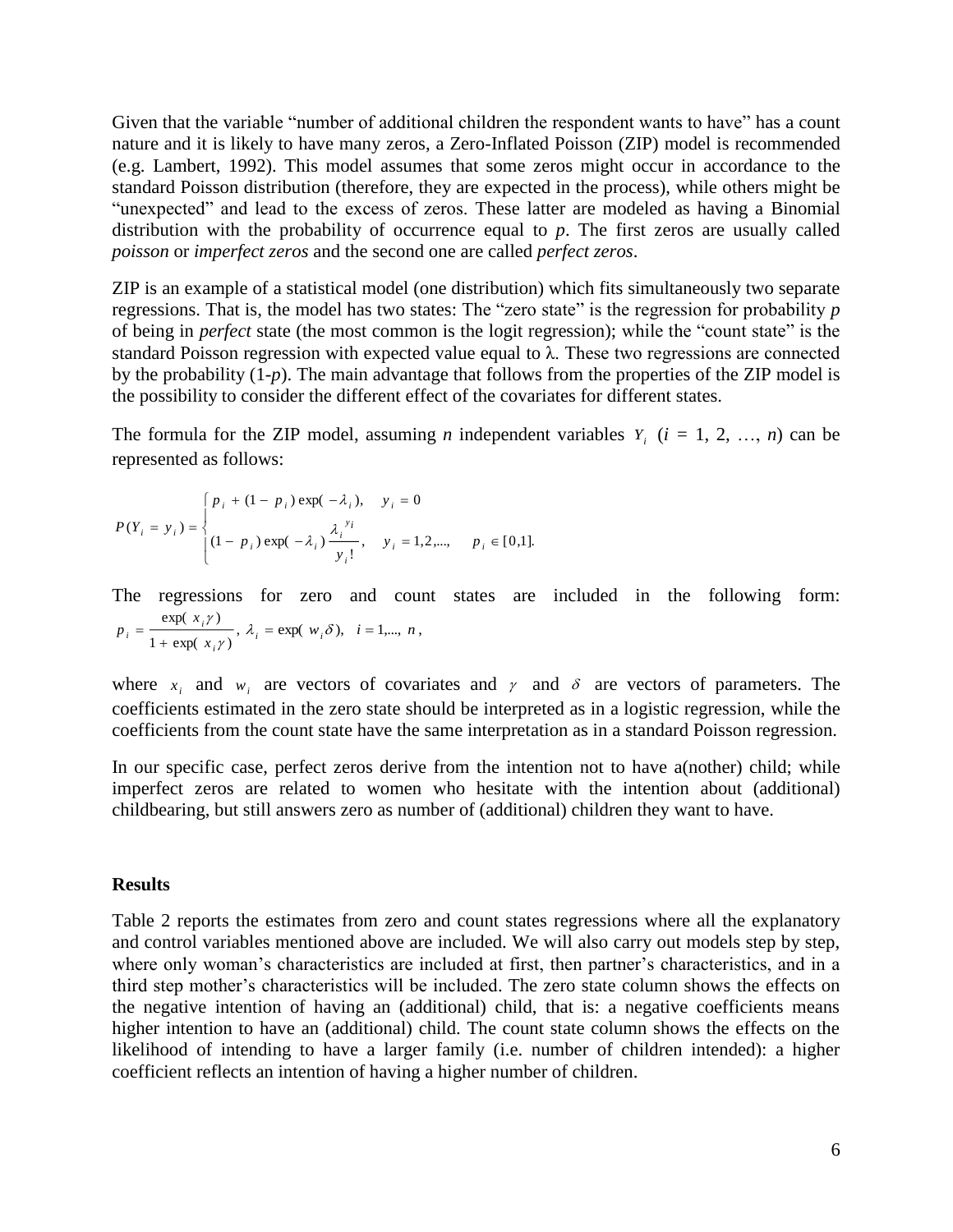In the zero model, a negative sign of the coefficients indicates a higher chance of intending to have (additional) children. Hence, the zero model points to a positive effect of mother's education on daughters' intention to have (additional) children, which holds true even after controlling for daughter's own level of education. The positive effect of mother's education on daughter's intention to have a(nother) child sums up to the positive effect of daughter's own level of education. Models not including respondent's education (not reported here) would show larger and more strongly significant (negative) coefficients for mother's educational levels.

The coefficient for mothers' inactivity at daughters teenage is not statistically significant in the zero model. However, the results from the Poisson regression reported in the count state column show that having had a working mother at teenage negatively affects the intention to have a higher number of children in Italy, as suggested by the interaction effect between mother's employment status (working vs. not working) and the dummy variable for Italy.

In this model, woman's education has a positive effect on the number of children intended: the higher the education, the more likely it is that a woman intends to have children and, once the intention is positive, it is also more likely that she intends to have a higher number. If respondent's education is not included in the model, the effect seems to be captured by the educational level of the mother.

As robustness check, we have also carried out two separate models on Italy and Germany. These two countries allow a more detailed categorisation of the labour market participation of the mother, distinguishing between working, housemaker, and not working. This analysis confirms the results of Table 2 and highlights a larger positive effect of mother's education on daughters' intentions to have an (additional) child. Similarly, the respondent's education has a larger and stronger effect in Italy than in Germany. Moreover, having had a housewife mother in Italy has a statistically significant positive effect on women's intention of having a(nother) child. This effect is not significant in Germany.

It is additionally worth to notice that the higher the education of the partner, the higher the intention to have children (results not reported in Table 2). Interestingly, when looking at the number of (additional) children the woman intends to have, the level of education of the partner has a depressive effect, contrasting the effect of the own education. This result could be affected also by a high correlation between woman's education and partner's education. Further analysis will be carried out to understand this result.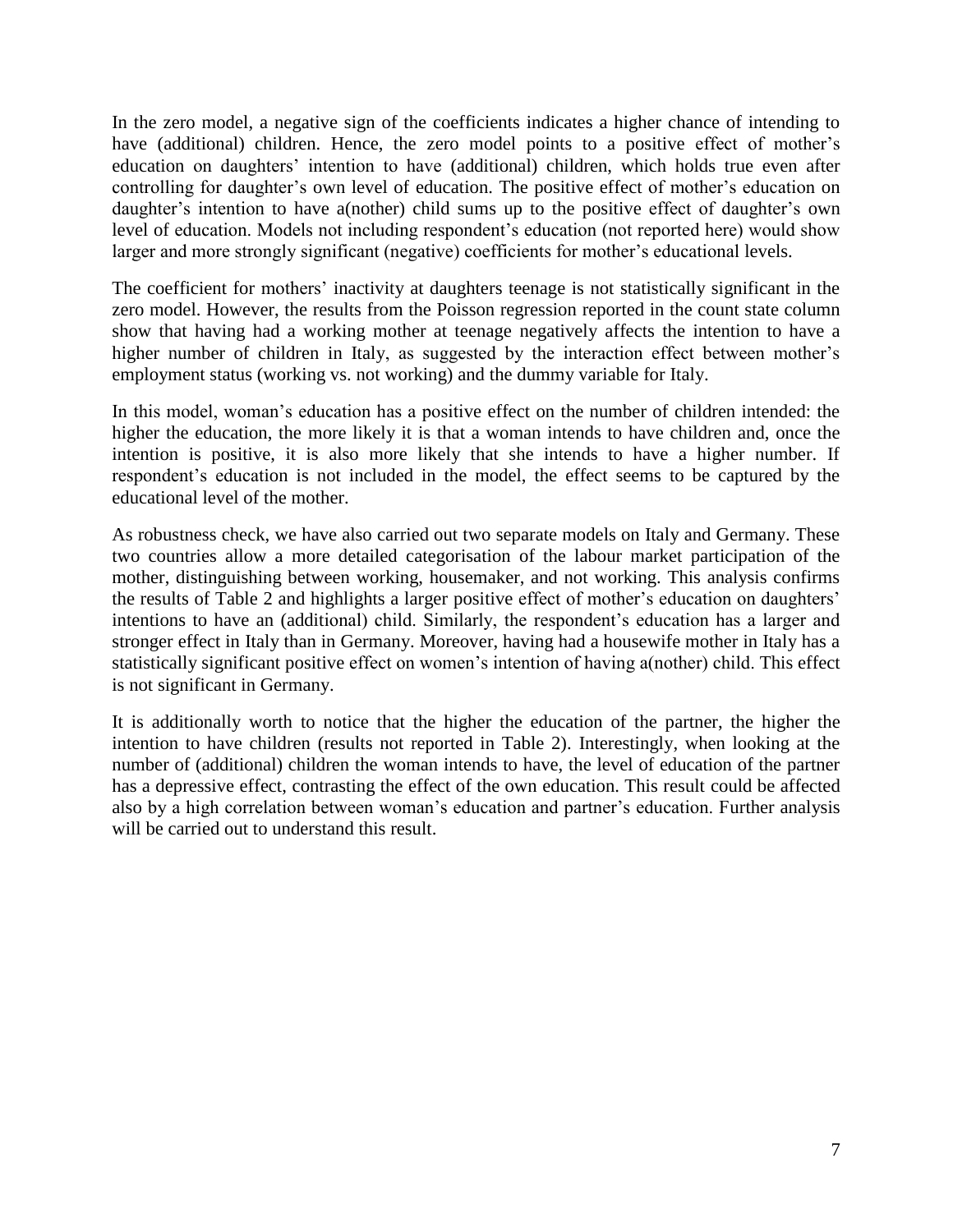|                                                                  |          | <b>ZERO</b> |          | <b>COUNT</b> |
|------------------------------------------------------------------|----------|-------------|----------|--------------|
| Mother's education (Ref. low)                                    |          |             |          |              |
| medium                                                           | $-0.274$ | ∗           | $-0.037$ |              |
| high                                                             | $-0.708$ | $***$       | 0.054    |              |
| Mother's employment status at respondent's age 15 (ref. working) |          |             |          |              |
| Not working                                                      | 0.057    |             | 0.013    |              |
| Respondent's education (Ref. low)                                |          |             |          |              |
| medium                                                           | $-0.478$ | $***$       | 0.090    | *            |
| high                                                             | $-0.916$ | ***         | 0.145    | $***$        |
| Respondent's employment status (Ref. working)                    |          |             |          |              |
| unemployed                                                       | 0.139    |             | $-0.054$ |              |
| inactive                                                         | $-0.328$ | ∗           | $-0.223$ | ***          |
| student                                                          | $-1.001$ | ∗           | 0.035    |              |
| $N.$ siblings (Ref. 0)                                           | $-0.002$ |             | 0.048    | ***          |
| N. children (Ref. 0)                                             | 1.076    | ***         | $-0.048$ |              |
| Country (Ref. Austria)                                           |          |             |          |              |
| Bulgaria                                                         | 0.136    |             | $-0.039$ |              |
| Germany                                                          | 0.718    | ***         | 0.091    | $+$          |
| Georgia                                                          | 0.509    | $***$       | $-0.263$ | ***          |
| Italy                                                            | $-1.535$ | ***         | 0.160    | $+$          |
| Norway                                                           | 1.950    | ***         | 0.065    |              |
| <i>Interactions</i>                                              |          |             |          |              |
| Not working mother * Italy                                       | $-0.363$ |             | 0.159    | *            |
| mother's middle education * Italy                                | $-0.356$ |             | $-0.080$ |              |
| mother's high education * Italy                                  | $-0.335$ |             | $-0.165$ |              |

**Table 2. Estimates from within zero and count state regressions. Model run on the pooled dataset including six countries (Austria, Bulgaria, Georgia, Germany, Italy and Norway). Sample: 13,055 women aged 20 to 49**

*Source*: GGS, authors' calculations. *Note*: controls included are: age of respondent, marital status, living with parents and time since left parental home, father's education, father's employment status at respondent's age 15, age of partner, partner's education. Only significant interaction effects are included in the model above and the interaction between mother's education and Italy because of its relevance in this study.

## **Preliminary conclusion**

This study derives from the research on intergenerational transmission of fertility. In particular, we aimed at adding to the literature more understanding of the impact of the family of origin on the formation of individual childbearing intentions in adulthood. This article focuses on the role that the experience of having had a working mother may have in shaping the daughters' fertility intentions when they reach reproductive ages. The analysis uses data from the "Generation and Gender Survey" (GGS) in six European countries.

The results so far point to a decisive role of mother's education in daughter's reproductive decision-making, while the experience of a working mother seems not to be much relevant. This preliminary result can be due to the high level of correlation between the two variables, i.e., mother educational level and employment status. Hence, in the further steps, we will investigate on disentangling these two effects.

These preliminary findings suggest that the influence of mother's socio-economic status (i.e. education and participation to the labour market) on daughters' fertility decision-making is particularly strong in Italy as compared to the other European countries considered.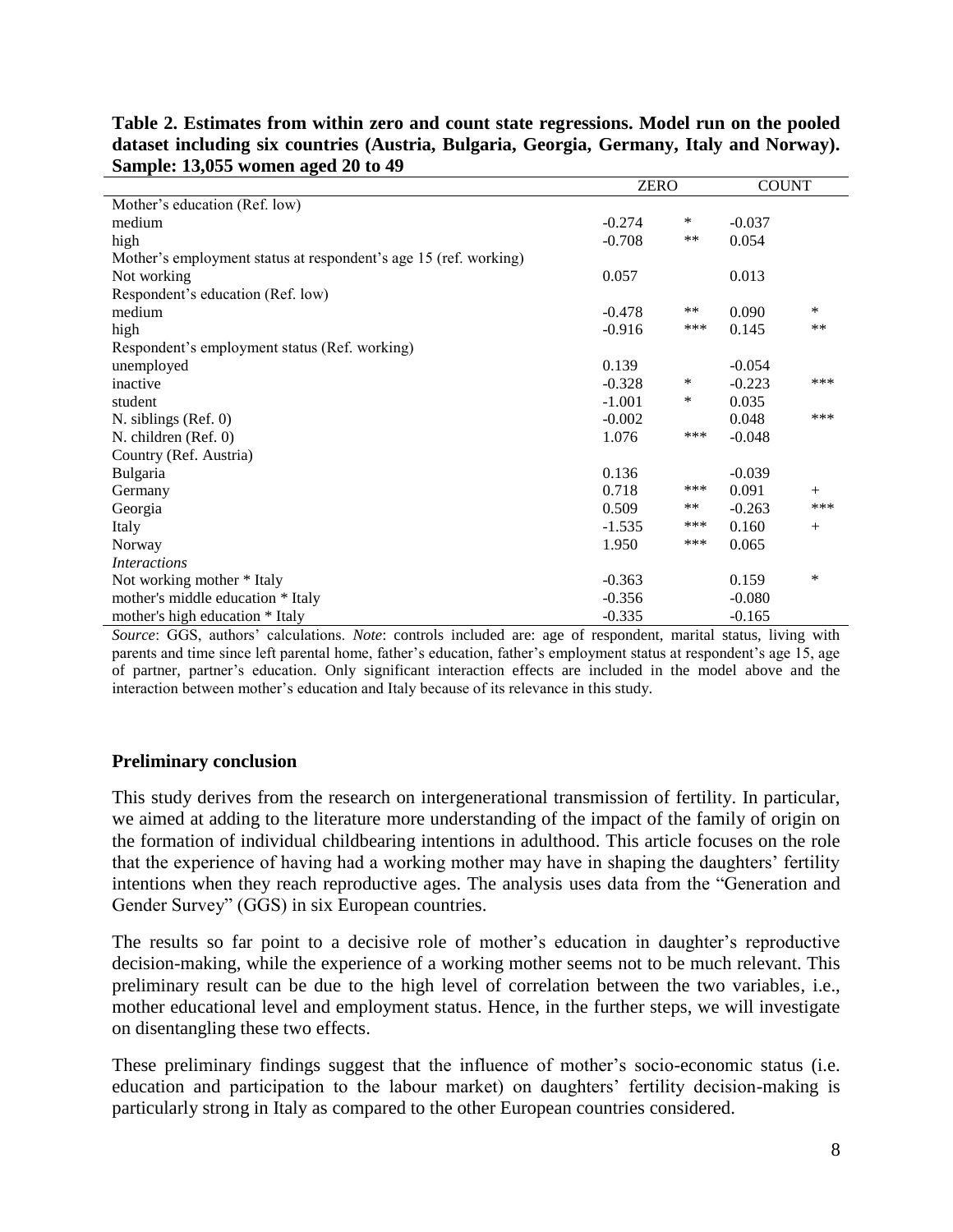#### **References**

- Acock, A. C., & Bengtson, V. L. (1980). Socialization and attribution process actual versus perceived similarity among parents and youth. Journal of Marriage and the Family, 42(3), 501-515.
- Adserà, A. (2005). Vanishing children: From high unemployment to low fertility in developed countries. *American Economic Review, 95*(2), 189–193.
- Ajzen, I. 1991. The theory of planned behavior. *Organizational Behavior and Human Decision Processes, 50*, 179-211.
- Barber, J. S. (2001). Ideational influences on the transition to parenthood: Attitudes toward childbearing and competing alternatives. *Social Psychology Quarterly, 64*,101–27.
- Billari, F. C., Philipov, D., & Testa, M. R. (2009). Attitudes, norms and perceived behavioural control: Explaining fertility intentions in Bulgaria. *European Journal of Population, 25*, 439‐466.
- Black, S. E., & Spitz-Oener, A. (2010). Explaining women's success: Technological change and the skill content of women's work. *Review of Economics and Statistics 92*(1), 187–194.
- Bongaarts, J. (1992). Do reproductive intentions matter? *International Family Planning Perspectives, 18*, 102–108.
- Buchanan, A, & Rotkirch, A. (2013). Fertility rates and population decline: No time for children? Houndmills: Palgrave Macmillan.
- Del Boca, D. (2002). Low fertility and labour force participation of Italian women: evidence and interpretation. OECD Labour Market and Social Policy Occasional Papers 61, OECD Publishing.
- Del Boca, D., & Locatelli, M. (2006). The determinants of motherhood and work status: A survey. *IZA Discussion Paper No. 2414*. Available at SSRN: http://ssrn.com/abstract=947056
- Del Boca, D., & Vuri, D. (2007). The mismatch between employment and child care in Italy: The impact of rationing. *Journal of Population Economics, 20*(4), 805–832.
- Elder, G. H., Jr. (1977). Family history and the life course. *Journal of Family History, 2*(4), 279-304.
- Elder, G. H., Jr. (1994). Time, human agency, and social change: Perspectives on the life course. *Social Psychology Quarterly, 57*(1), 4-15.
- Esping-Andersen, G. (1999). *Social foundations of postindustrial economies*. Oxford: Oxford University Press.
- Euwals, R., Knoef, M., & van Vuuren, D. (2011). The trend in female labour force participation: What can be expected for the future? *Empirical Economics, 40*(3), 729–753.
- Fernandez, R., & Fogli, A. (2006). Fertility: the role of culture and family experience. *Journal of the European Economic Association, 4* (2-3), 552-561.
- Glass, J., Bengtson, V. L., & Dunham, C. C. (1986). Attitude similarity in three-generation families: Socialization, status inheritance, or reciprocal influence? American Sociological Review, 51(5), 685–698.
- Heiland, F., Prskawetz, A., & Sanderson, W. C. (2008). Are individuals' desired family sizes stable? Evidence from West German panel data. *European Journal of Population, 24*, 129-156.
- Iacovou, M., & Patrício Tavares, L. (2011). Yearning, learning, and conceding: Reasons men and women change their childbearing intentions. *Population and Development Review, 37*, 89–123.
- Lambert, D. (1992). Zero-Inflated Poisson regression, with an application to defects in manufacturing. *Technometrics, 34*(1), 1-14.
- Liefbroer, A. C. (2009). Changes in family size intentions across young adulthood: A life-course perspective. *European Journal of Population, 25*, 363-386.
- Liefbroer, A. C., & Elzinga, C. H. (2012). Intergenerational transmission of behavioural patterns: How similar are parents' and children's demographic trajectories? *Advances in Life Course Research, 17*(1), 1–10.
- Matysiak, A., & Vignoli, D. (2008). Fertility and women's employment: A meta-analysis. *European Journal of Population, 24*(4), 363–384.